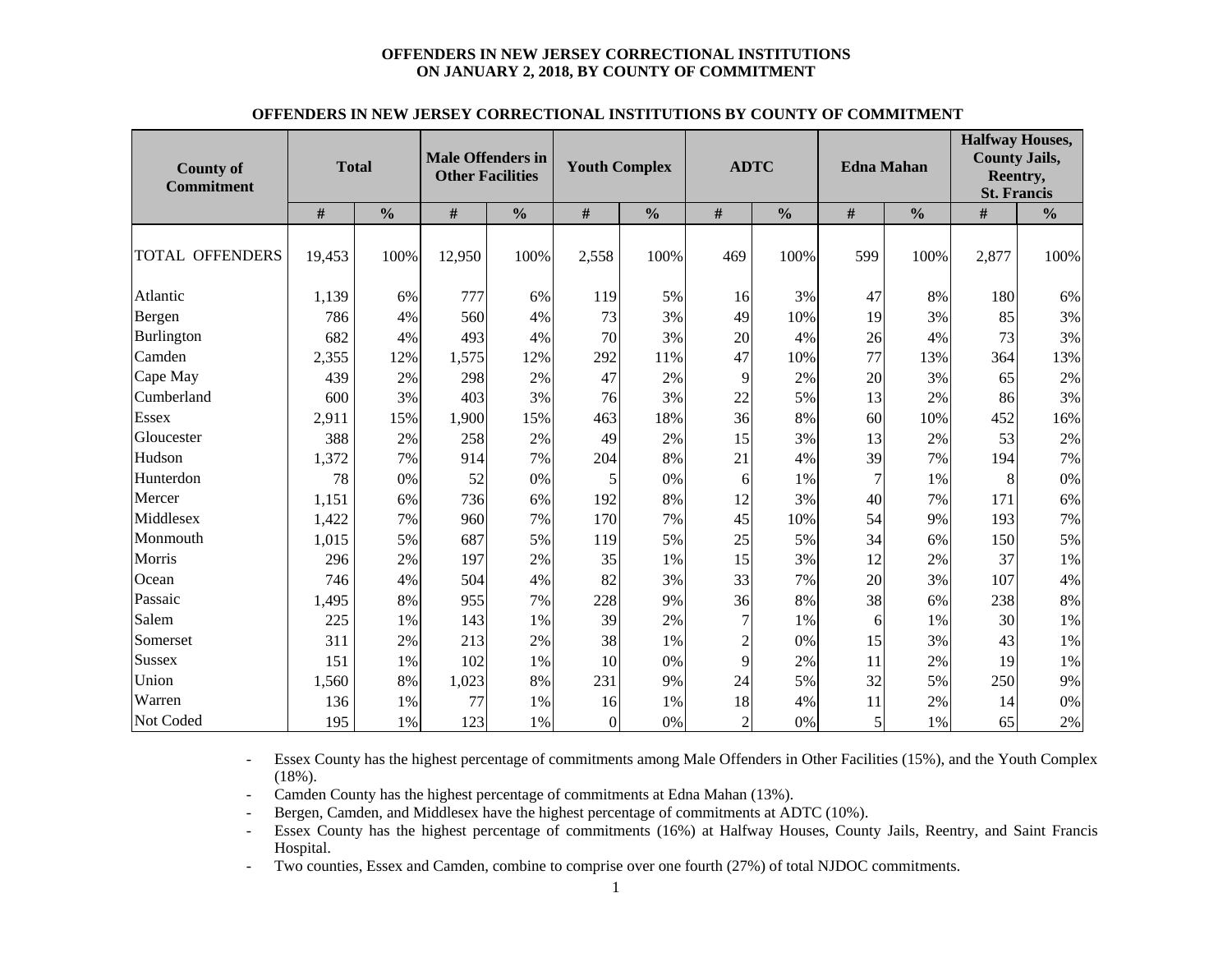# **Prison Complex Offenders By County Of Commitment**

| Institution              | <b>Total</b> | Atl | <b>Ber</b> | <b>Burl</b> | Cam         | Cape<br>May | Cum            | Ess            | Glou     | Hud | Hunt                    | Mer            | <b>Mid</b>     | Mon | Mor             | Oc | Pas | Sal              | <b>Som</b> | <b>Sus</b> | <b>Un</b> | War            | <b>Not</b><br><b>Coded</b> |
|--------------------------|--------------|-----|------------|-------------|-------------|-------------|----------------|----------------|----------|-----|-------------------------|----------------|----------------|-----|-----------------|----|-----|------------------|------------|------------|-----------|----------------|----------------------------|
|                          |              |     |            |             |             |             |                |                |          |     |                         |                |                |     |                 |    |     |                  |            |            |           |                |                            |
| <b>Bayside</b>           | 1,036        | 66  | 30         | 41          | 154         | 26          | 37             | 151            | 18       | 69  | 3                       | 70             | 78             | 56  | $\overline{7}$  | 34 | 82  | 18               | 14         | 11         | 64        | 5              | $\overline{2}$             |
| Main                     | 100%         | 6%  | 3%         | 4%          | 15%         | 3%          | 4%             | 15%            | 2%       | 7%  | 0%                      | 7%             | 8%             | 5%  | 1%              | 3% | 8%  | 2%               | 1%         | 1%         | 6%        | 0%             | 0%                         |
| <b>Bayside</b>           | 454          | 32  | 12         | 15          | 77          | 9           | 5              | 58             | 11       | 30  | 3                       | 27             | 32             | 34  | 8               | 14 | 32  | $\boldsymbol{4}$ | 11         |            | 37        | $\overline{2}$ | 0                          |
| Farm                     | 100%         | 7%  | 3%         | 3%          | 17%         | 2%          | 1%             | 13%            | 2%       | 7%  | 1%                      | 6%             | 7%             | 7%  | 2%              | 3% | 7%  | 1%               | 2%         | 0%         | 8%        | 0%             | 0%                         |
| <b>Bayside Total</b>     | 1,490        | 98  | 42         | 56          | 231         | 35          | 42             | 209            | 29       | 99  | 6                       | 97             | 110            | 90  | 15              | 48 | 114 | 22               | 25         | 12         | 101       | 7              | $\overline{c}$             |
|                          | 100%         | 7%  | 3%         | 4%          | 16%         | 2%          | 3%             | 14%            | 2%       | 7%  | 0%                      | 7%             | 7%             | 6%  | 1%              | 3% | 8%  | 1%               | 2%         | 1%         | 7%        | 0%             | 0%                         |
| <b>CRAF</b>              | 146          | 1   | 11         | 10          | 18          | 9           | $\overline{4}$ | $\overline{7}$ | 10       | 5   | $\overline{c}$          | $\overline{2}$ | 15             | 10  | $6\phantom{1}6$ | 11 | 8   | $\mathbf 2$      | 1          | 3          | 9         | $\overline{2}$ | $\pmb{0}$                  |
| Jones Farm               | 100%         | 1%  | 8%         | 7%          | 12%         | 6%          | 3%             | 5%             | 7%       | 3%  | 1%                      | 1%             | 10%            | 7%  | 4%              | 8% | 5%  | 1%               | 1%         | 2%         | 6%        | 1%             | 0%                         |
| <b>CRAF</b>              | 480          | 33  | 11         | 23          | 57          | 10          | 22             | 57             | 8        | 36  | $\overline{2}$          | 42             | 44             | 26  | 5               | 13 | 32  | $\overline{7}$   | 5          | 6          | 36        | 5              | $\mathbf 0$                |
| Reception                | 100%         | 7%  | 2%         | 5%          | 12%         | 2%          | 5%             | 12%            | 2%       | 8%  | 0%                      | 9%             | 9%             | 5%  | 1%              | 3% | 7%  | 1%               | 1%         | 1%         | 8%        | 1%             | 0%                         |
| <b>CRAF Total</b>        | 626          | 34  | 22         | 33          | 75          | 19          | 26             | 64             | 18       | 41  | 4                       | 44             | 59             | 36  | 11              | 24 | 40  | 9                | 6          | 9          | 45        | $\overline{7}$ | $\pmb{0}$                  |
|                          | 100%         | 5%  | 4%         | 5%          | 12%         | 3%          | 4%             | 10%            | 3%       | 7%  | 1%                      | 7%             | 9%             | 6%  | 2%              | 4% | 6%  | 1%               | 1%         | 1%         | 7%        | 1%             | 0%                         |
| <b>East Jersey</b>       | 1,174        | 58  | 48         | 32          | 88          | 10          | 24             | 231            | 11       | 104 | $\overline{\mathbf{c}}$ | 63             | 96             | 74  | 19              | 36 | 93  | $\overline{7}$   | 20         | 8          | 134       | 5              | 11                         |
| <b>Main</b>              | 100%         | 5%  | 4%         | 3%          | 7%          | 1%          | 2%             | 20%            | 1%       | 9%  | 0%                      | 5%             | 8%             | 6%  | 2%              | 3% | 8%  | 1%               | 2%         | 1%         | 11%       | 0%             | 1%                         |
| <b>East Jersey</b>       | 45           | 3   | 4          | $\Omega$    | $\mathbf 1$ |             | -1             | 7              | $\Omega$ | 4   | 0                       | $\overline{c}$ | $\overline{7}$ | 3   | 0               | 1  | 4   | $\Omega$         | 2          | 0          | 5         | $\mathbf 0$    | $\mathbf 0$                |
| Camp                     | 100%         | 7%  | 9%         | 0%          | 2%          | 2%          | 2%             | 16%            | 0%       | 9%  | 0%                      | 4%             | 16%            | 7%  | 0%              | 2% | 9%  | 0%               | 4%         | 0%         | 11%       | 0%             | $0\%$                      |
| <b>East Jersey Total</b> | 1,219        | 61  | 52         | 32          | 89          | 11          | 25             | 238            | 11       | 108 | $\overline{2}$          | 65             | 103            | 77  | 19              | 37 | 97  | $\overline{7}$   | 22         | 8          | 139       | 5              | 11                         |
|                          | 100%         | 5%  | 4%         | 3%          | 7%          | 1%          | 2%             | 20%            | 1%       | 9%  | 0%                      | 5%             | 8%             | 6%  | 2%              | 3% | 8%  | 1%               | 2%         | 1%         | 11%       | 0%             | 1%                         |
|                          |              |     |            |             |             |             |                |                |          |     |                         |                |                |     |                 |    |     |                  |            |            |           |                |                            |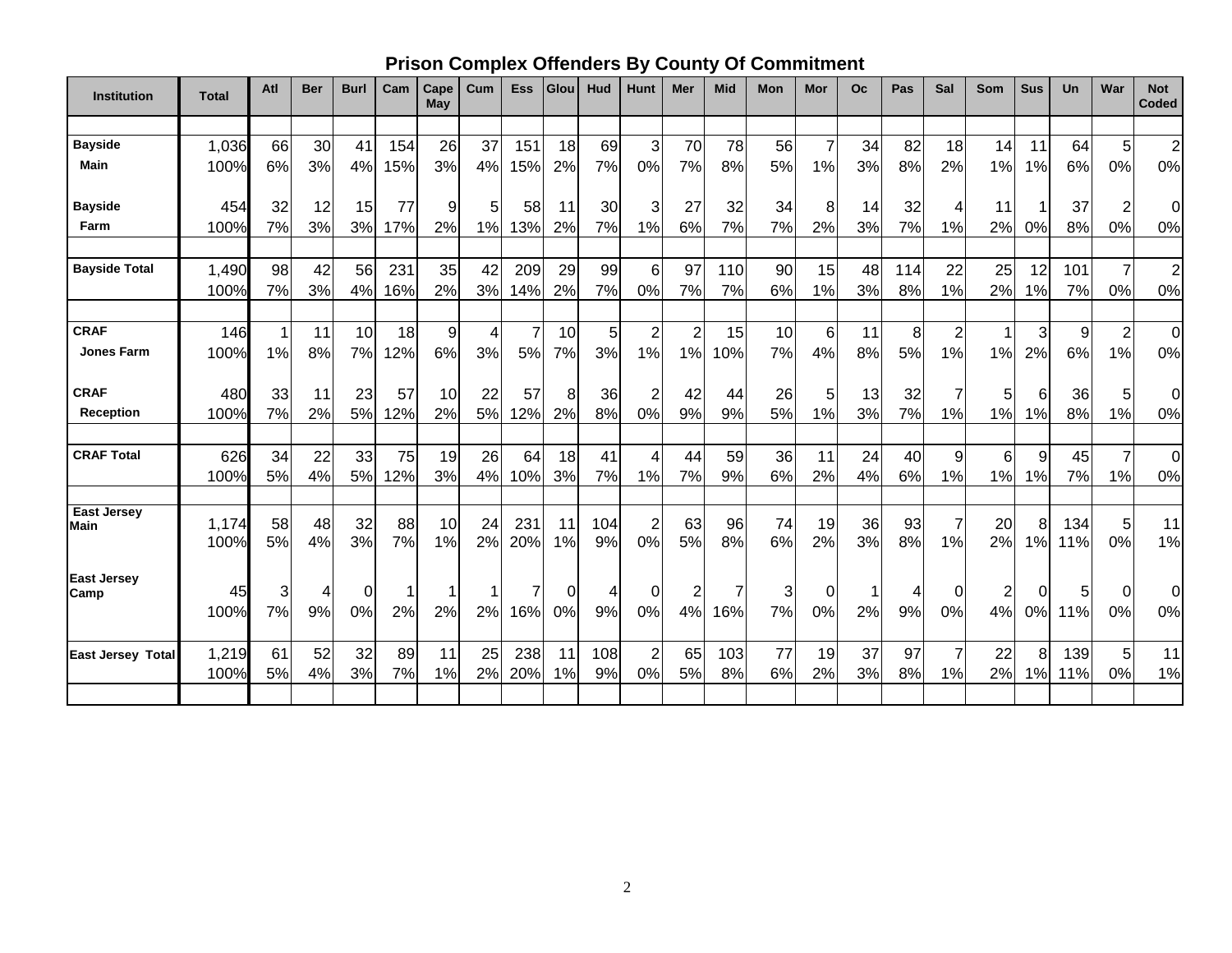# **Prison Complex Offenders By County Of Commitment**

| <b>Institution</b>                                  | <b>Total</b> | Atl | <b>Ber</b> | <b>Burl</b> | Cam   | Cape<br>May | Cum | <b>Ess</b> | Glou | Hud | <b>Hunt</b>    | Mer | <b>Mid</b> | <b>Mon</b> | Mor | Oc  | Pas | Sal | Som | <b>Sus</b>     | Un    | War            | <b>Not</b><br><b>Coded</b> |
|-----------------------------------------------------|--------------|-----|------------|-------------|-------|-------------|-----|------------|------|-----|----------------|-----|------------|------------|-----|-----|-----|-----|-----|----------------|-------|----------------|----------------------------|
|                                                     |              |     |            |             |       |             |     |            |      |     |                |     |            |            |     |     |     |     |     |                |       |                |                            |
| <b>Midstate</b>                                     | 676          | 36  | 19         | 28          | 78    | 17          | 13  | 87         | 10   | 57  | $\overline{2}$ | 47  | 68         | 61         | 11  | 35  | 52  | 2   | 11  | 3              | 36    | $\overline{2}$ | 1                          |
|                                                     | 100%         | 5%  | 3%         | 4%          | 12%   | 3%          | 2%  | 13%        | 1%   | 8%  | 0%             | 7%  | 10%        | 9%         | 2%  | 5%  | 8%  | 0%  | 2%  | 0%             | 5%    | 0%             | 0%                         |
|                                                     |              |     |            |             |       |             |     |            |      |     |                |     |            |            |     |     |     |     |     |                |       |                |                            |
| <b>NJ State Prison</b>                              | 1,494        | 95  | 83         | 60          | 139   | 21          | 46  | 246        | 17   | 100 | 6              | 94  | 93         | 78         | 24  | 55  | 93  | 9   | 18  | $\overline{7}$ | 126   |                | 77                         |
|                                                     | 100%         | 6%  | 6%         | 4%          | 9%    | 1%          | 3%  | 16%        | 1%   | 7%  | 0%             | 6%  | 6%         | 5%         | 2%  | 4%  | 6%  | 1%  | 1%  | 0%             | 8%    | 0%             | 5%                         |
|                                                     |              |     |            |             |       |             |     |            |      |     |                |     |            |            |     |     |     |     |     |                |       |                |                            |
| Northern                                            | 1,971        | 66  | 114        | 37          | 133   | 16          | 27  | 476        | 14   | 192 | 3              | 89  | 157        | 84         | 35  | 49  | 199 | 11  | 43  | 13             | 199   | 8              | 1,971                      |
| Main                                                | 100%         | 3%  | 6%         | 2%          | 7%    | 1%          | 1%  | 24%        | 1%   | 10% | 0%             | 5%  | 8%         | 4%         | 2%  | 2%  | 10% | 1%  | 2%  | 1%             | 10%   | 0%             | 100%                       |
|                                                     |              |     |            |             |       |             |     |            |      |     |                |     |            |            |     |     |     |     |     |                |       |                |                            |
| <b>Northern</b>                                     | 443          | 26  | 17         | 20          | 67    | 14          | 18  | 58         | 15   | 26  | 3              | 23  | 31         | 19         | 8   | 17  | 29  | 6   | 7   | $\overline{2}$ | 34    |                | 443                        |
| Ad Seg Male                                         | 100%         | 6%  | 4%         | 5%          | 15%   | 3%          | 4%  | 13%        | 3%   | 6%  | 1%             | 5%  | 7%         | 4%         | 2%  | 4%  | 7%  | 1%  | 2%  | 0%             | 8%    | 0%             | 100%                       |
| <b>Northern Total</b>                               | 2,414        | 92  | 131        | 57          | 200   | 30          | 45  | 534        | 29   | 218 | 6              | 112 | 188        | 103        | 43  | 66  | 228 | 17  | 50  | 15             | 233   | 9              | 2,414                      |
|                                                     | 100%         | 4%  | 5%         | 2%          | 8%    | 1%          | 2%  | 22%        | 1%   | 9%  | 0%             | 5%  | 8%         | 4%         | 2%  | 3%  | 9%  | 1%  | 2%  | 1%             | 10%   | 0%             | 100%                       |
|                                                     |              |     |            |             |       |             |     |            |      |     |                |     |            |            |     |     |     |     |     |                |       |                |                            |
| <b>Southern</b>                                     | 1,693        | 106 | 69         | 67          | 230   | 70          | 66  | 187        | 40   | 111 | 11             | 94  | 118        | 72         | 32  | 90  | 130 | 28  | 32  | 16             | 112   | 10             | $\overline{2}$             |
|                                                     | 100%         | 6%  | 4%         | 4%          | 14%   | 4%          | 4%  | 11%        | 2%   | 7%  | 1%             | 6%  | 7%         | 4%         | 2%  | 5%  | 8%  | 2%  | 2%  | 1%             | 7%    | 1%             | 0%                         |
|                                                     |              |     |            |             |       |             |     |            |      |     |                |     |            |            |     |     |     |     |     |                |       |                |                            |
| <b>South Woods</b>                                  | 3,338        | 255 | 142        | 160         | 533   | 95          | 140 | 335        | 104  | 180 | 15             | 183 | 221        | 170        | 42  | 149 | 201 | 49  | 49  | 32             | 231   | 30             | 22                         |
|                                                     | 100%         | 8%  | 4%         | 5%          | 16%   | 3%          | 4%  | 10%        | 3%   | 5%  | 0%             | 5%  | 7%         | 5%         | 1%  | 4%  | 6%  | 1%  | 1%  | 1%             | 7%    | 1%             | 1%                         |
|                                                     |              |     |            |             |       |             |     |            |      |     |                |     |            |            |     |     |     |     |     |                |       |                |                            |
| <b>Subtotal</b>                                     | 12,950       | 777 | 560        | 493         | 1,575 | 298         | 403 | 1,900      | 258  | 914 | 52             | 736 | 960        | 687        | 197 | 504 | 955 | 143 | 213 | 102            | 1,023 | 77             | 123                        |
| <b>Male Offenders in</b><br><b>Other Facilities</b> | 100%         | 6%  | 4%         | 4%          | 12%   | 2%          | 3%  | 15%        | 2%   | 7%  | 0%             | 6%  | 7%         | 5%         | 2%  | 4%  | 7%  | 1%  | 2%  | 1%             | 8%    | 1%             | 1%                         |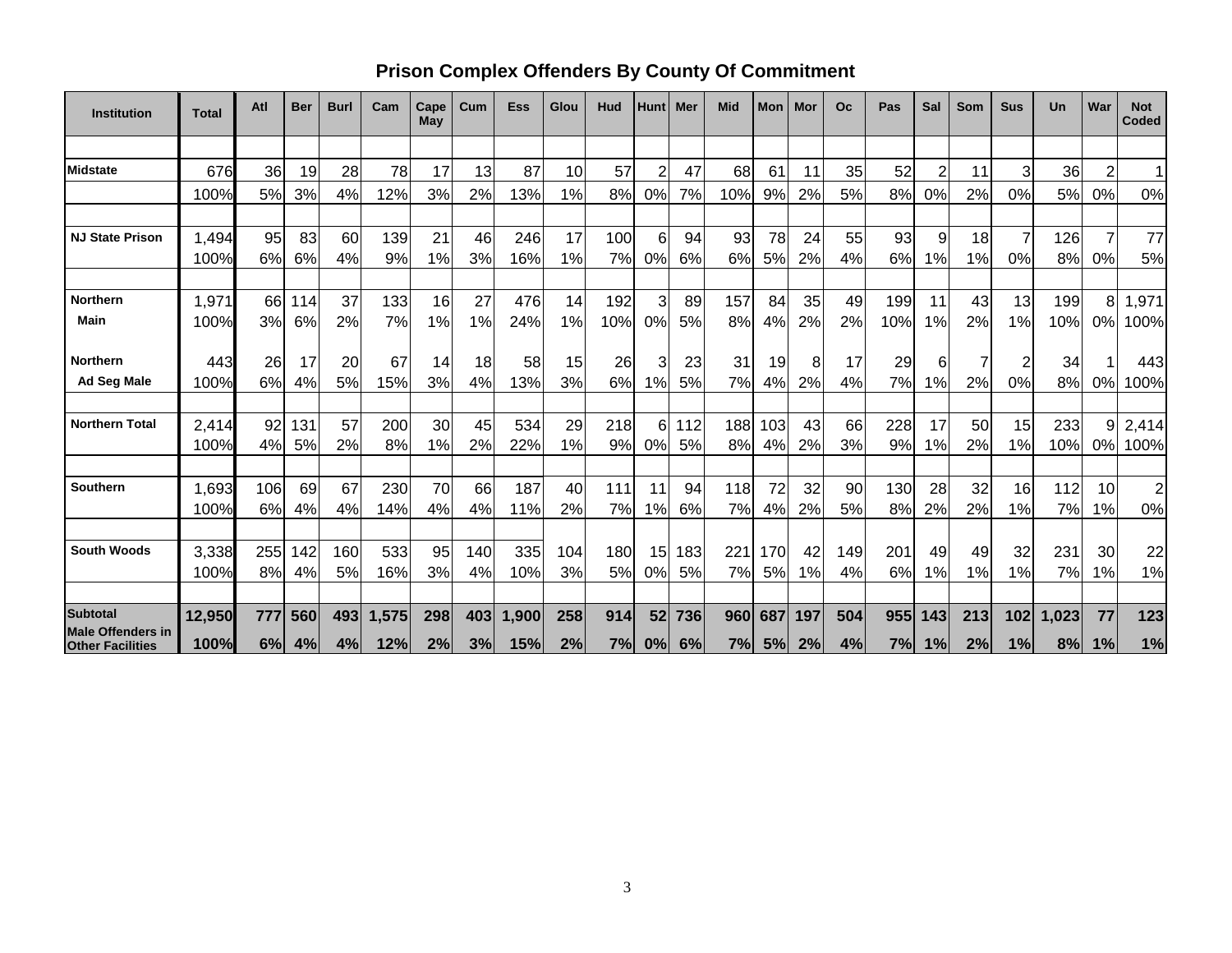| <b>Institution</b>    | Total  | Atl | <b>Ber</b> | <b>Burl</b> | Cam   | Cape<br>May | Cum   | <b>Ess</b> | <b>Glou</b> | Hud | <b>Hunt</b> | Mer | <b>Mid</b> | Mon | Mor | <b>Oc</b> | Pas   | Sal               | <b>Som</b> | <b>Sus</b> | <b>Un</b> | War | <b>Not</b><br>Coded |
|-----------------------|--------|-----|------------|-------------|-------|-------------|-------|------------|-------------|-----|-------------|-----|------------|-----|-----|-----------|-------|-------------------|------------|------------|-----------|-----|---------------------|
|                       |        |     |            |             |       |             |       |            |             |     |             |     |            |     |     |           |       |                   |            |            |           |     |                     |
| <b>ADTC</b>           | 469    | 16  | 49         | 20          | 47    | 9           | 22    | 36         | 15          | 21  | 6           | 12  | 45         | 25  | 15  | 33        | 36    |                   |            |            | 24        | 18  | 2                   |
|                       | 100%   | 3%  | 10%        | 4%          | 10%   | 2%          | 5%    | 8%l        | 3%          | 4%  | $1\%$       | 3%  | 10%        | 5%  | 3%  | 7%        | 8%    | $1\%$             | 0%         | 2%         | 5%        | 4%  | 0%                  |
|                       |        |     |            |             |       |             |       |            |             |     |             |     |            |     |     |           |       |                   |            |            |           |     |                     |
| <b>Subtotal</b>       | 13,419 | 793 | 609        | 513         | 1,622 | 307         | 425   | .936       | 273         | 935 | 58          | 748 | 005, ا     | 712 | 212 | 537       | 991   | 150               | 215        | 111        | 1,047     | 95  | 125                 |
|                       | 100%   | 6%  | 5%         | 4%          | 12%   | 2%          | 3%    | 14%        | 2%          | 7%  | 0%          | 6%  | 7%         | 5%  | 2%  | 4%        | 7%    | 1%                | 2%         | 1%         | 8%        | 1%  | 1%                  |
|                       |        |     |            |             |       |             |       |            |             |     |             |     |            |     |     |           |       |                   |            |            |           |     |                     |
| <b>Mahan - Female</b> | 599    | 47  | 19         | 26          | 77    | 20          | 13    | 60         | 13          | 39  |             | 40  | 54         | 34  | 12  | 20        | 38    | 6                 | 15         |            | 32        |     | 5                   |
| <b>Prison</b>         | 100%   | 8%  | 3%         | 4%          | 13%   | 3%          | $2\%$ | 10%        | 2%          | 7%l | 1%          | 7%  | 9%         | 6%  | 2%  | 3%        | 6%    | 1% $\blacksquare$ | 3%         | 2%         | 5%        | 2%  | $1\%$               |
|                       |        |     |            |             |       |             |       |            |             |     |             |     |            |     |     |           |       |                   |            |            |           |     |                     |
| <b>Total Prison</b>   | 14,018 | 840 | 628        | 539         | 1,699 | 327         | 438   | .996       | 286         | 974 | 65          | 788 | 1059       | 746 | 224 | 557       | 1,029 | 156               | 230        | 122        | 1,079     | 106 | 130                 |
| <b>Complex</b>        | 100%   | 6%  | 4%         | 4%          | 12%   | 2%          | 3%    | 14%l       | 2%          | 7%  | 0%          | 6%  | 8%         | 5%  | 2%  | 4%        | 7%    | 1%                | 2%         | 1%         | 8%        | 1%  | 1%                  |

**Prison Complex Offenders By County Of Commitment**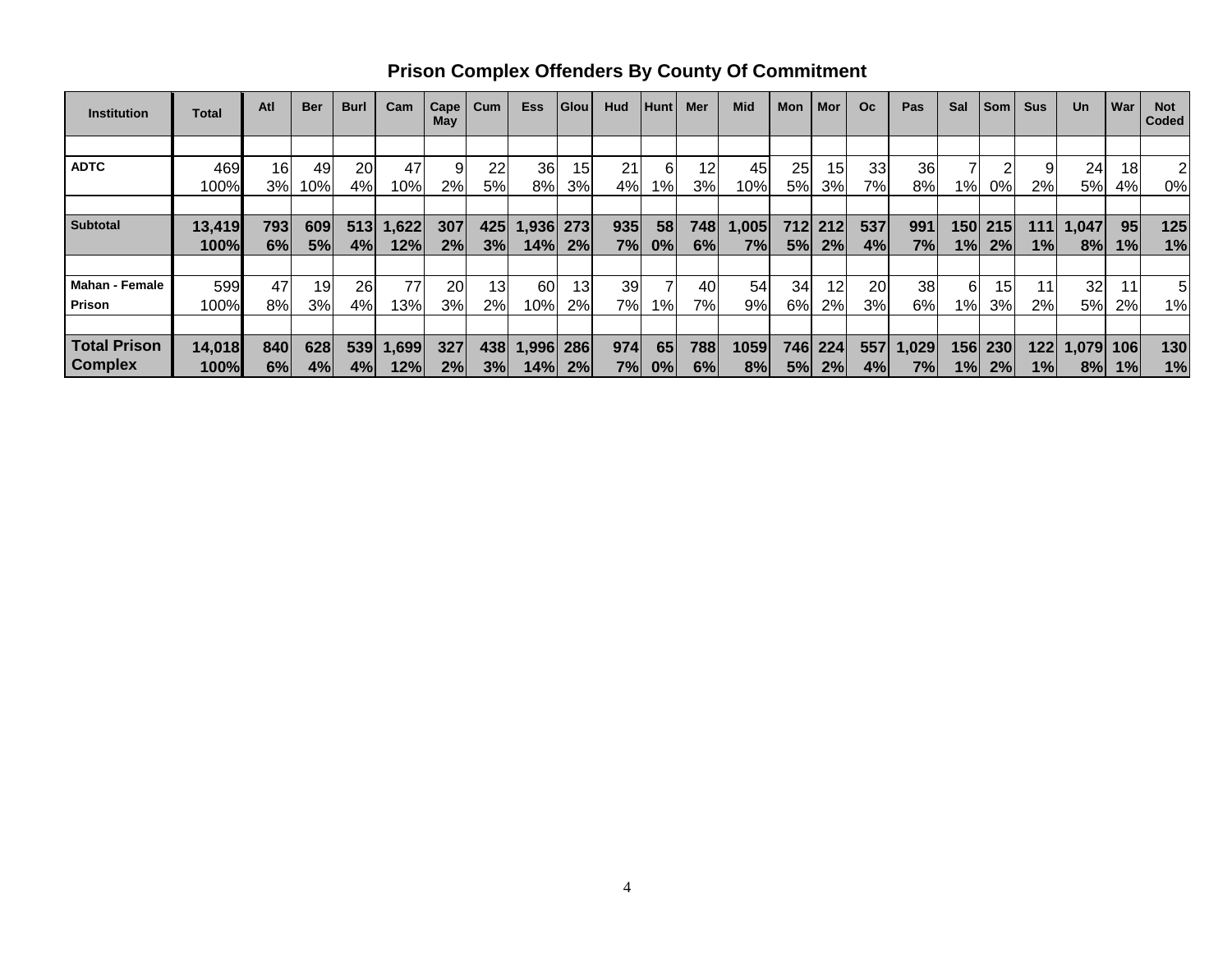| <b>Institution</b>   | <b>Total</b> | Atl | <b>Ber</b> | <b>Burl</b> | Cam | Cape<br>May    | Cum | <b>Ess</b> | Glou | Hud | Hunt           | Mer | <b>Mid</b> | Mon | Mor | Oc             | Pas | Sal            | Som | <b>Sus</b> | Un  | War      | <b>Not</b><br><b>Coded</b> |
|----------------------|--------------|-----|------------|-------------|-----|----------------|-----|------------|------|-----|----------------|-----|------------|-----|-----|----------------|-----|----------------|-----|------------|-----|----------|----------------------------|
|                      |              |     |            |             |     |                |     |            |      |     |                |     |            |     |     |                |     |                |     |            |     |          |                            |
| <b>Garden State</b>  | 1,254        | 66  | 32         | 45          | 161 | 26             | 41  | 219        | 26   | 90  | 3              | 118 | 70         | 58  | 17  | 44             | 84  | 23             | 20  | 3          | 100 | 8        | $\Omega$                   |
|                      | 100%         | 5%  | 3%         | 4%          | 13% | 2%             | 3%  | 17%        | 2%   | 7%  | 0%             | 9%  | 6%         | 5%  | 1%  | 4%             | 7%  | 2%             | 2%  | 0%         | 8%  | 1%       | 0%                         |
|                      |              |     |            |             |     |                |     |            |      |     |                |     |            |     |     |                |     |                |     |            |     |          |                            |
| Mountainview         | 649          | 22  | 22         | 12          | 50  | $\overline{7}$ | 13  | 132        | 9    | 62  | $\Omega$       | 32  | 55         | 27  | 9   | 15             | 85  | 10             | 8   | 4          | 72  | 3        | $\mathbf 0$                |
|                      | 100%         | 3%  | 3%         | 2%          | 8%  | 1%             | 2%  | 20%        | 1%   | 10% | 0%             | 5%  | 8%         | 4%  | 1%  | 2%             | 13% | 2%             | 1%  | 1%         | 11% | 0%       | 0%                         |
| Wagner               | 302          | 13  | 9          | 6           | 28  | 5              | 8   | 53         | 7    | 27  |                | 21  | 21         | 18  | 3   | $\overline{7}$ | 32  |                | 5   | 2          | 31  | 4        | 0                          |
| Main                 | 100%         | 4%  | 3%         | 2%          | 9%  | 2%             | 3%  | 18%        | 2%   | 9%  | 0%             | 7%  | 7%         | 6%  | 1%  | 2%             | 11% | 0%             | 2%  | 1%         | 10% | 1%       | 0%                         |
|                      |              |     |            |             |     |                |     |            |      |     |                |     |            |     |     |                |     |                |     |            |     |          |                            |
| Wagner               | 255          | 9   | 5          | 6           | 40  | 6              | 13  | 45         | 4    | 19  | 0              | 17  | 13         | 14  | 4   | 10             | 20  | 3              | 4   | 0          | 22  |          | 0                          |
| Ad Seg               | 100%         | 4%  | 2%         | 2%          | 16% | 2%             | 5%  | 18%        | 2%   | 7%  | 0%             | 7%  | 5%         | 5%  | 2%  | 4%             | 8%  | 1%             | 2%  | 0%         | 9%  | 0%       | 0%                         |
| Wagner               | 98           | 9   | 5          |             | 13  | 3              |     | 14         | 3    | 6   |                | 4   | 11         | 2   |     | 6              | 7   |                |     |            | 6   | $\Omega$ | 0                          |
| <b>Minimum Units</b> | 100%         | 9%  | 5%         | 1%          | 13% | 3%             | 1%  | 14%        | 3%   | 6%  | 1%             | 4%  | 11%        | 2%  | 2%  | 6%             | 7%  | 2%             | 1%  | 1%         | 6%  | 0%       | 0%                         |
|                      |              |     |            |             |     |                |     |            |      |     |                |     |            |     |     |                |     |                |     |            |     |          |                            |
| Wagner               | 655          | 31  | 19         | 13          | 81  | 14             | 22  | 112        | 14   | 52  | $\overline{2}$ | 42  | 45         | 34  | 9   | 23             | 59  | 6 <sup>1</sup> | 10  | 3          | 59  | 5        | $\Omega$                   |
| <b>Total</b>         | 100%         | 5%  | 3%         | 2%          | 12% | 2%             | 3%  | 17%        | 2%   | 8%  | 0%             | 6%  | 7%         | 5%  | 1%  | 4%             | 9%  | 1%             | 2%  | 0%         | 9%  | 1%       | $0\%$                      |
| <b>Total Youth</b>   |              |     |            |             |     |                |     |            |      |     |                |     |            |     |     |                |     |                |     |            |     |          |                            |
| <b>Complex</b>       | 2,558        | 119 | 48         | 32          | 88  | 10             | 24  | 231        | 11   | 104 |                | 63  | 96         | 74  | 19  | 36             | 93  |                | 20  | 8          | 134 | 5        | 11                         |
|                      | 100%         | 5%  | 2%         | 1%          | 3%  | 0%             | 1%  | 9%         | 0%   | 4%  | 0%             | 2%  | 4%         | 3%  | 1%  | 1%             | 4%  | 0%             | 1%  | 0%         | 5%  | 0%       | 0%                         |

**Youth Complex Offenders By County Of Commitment**